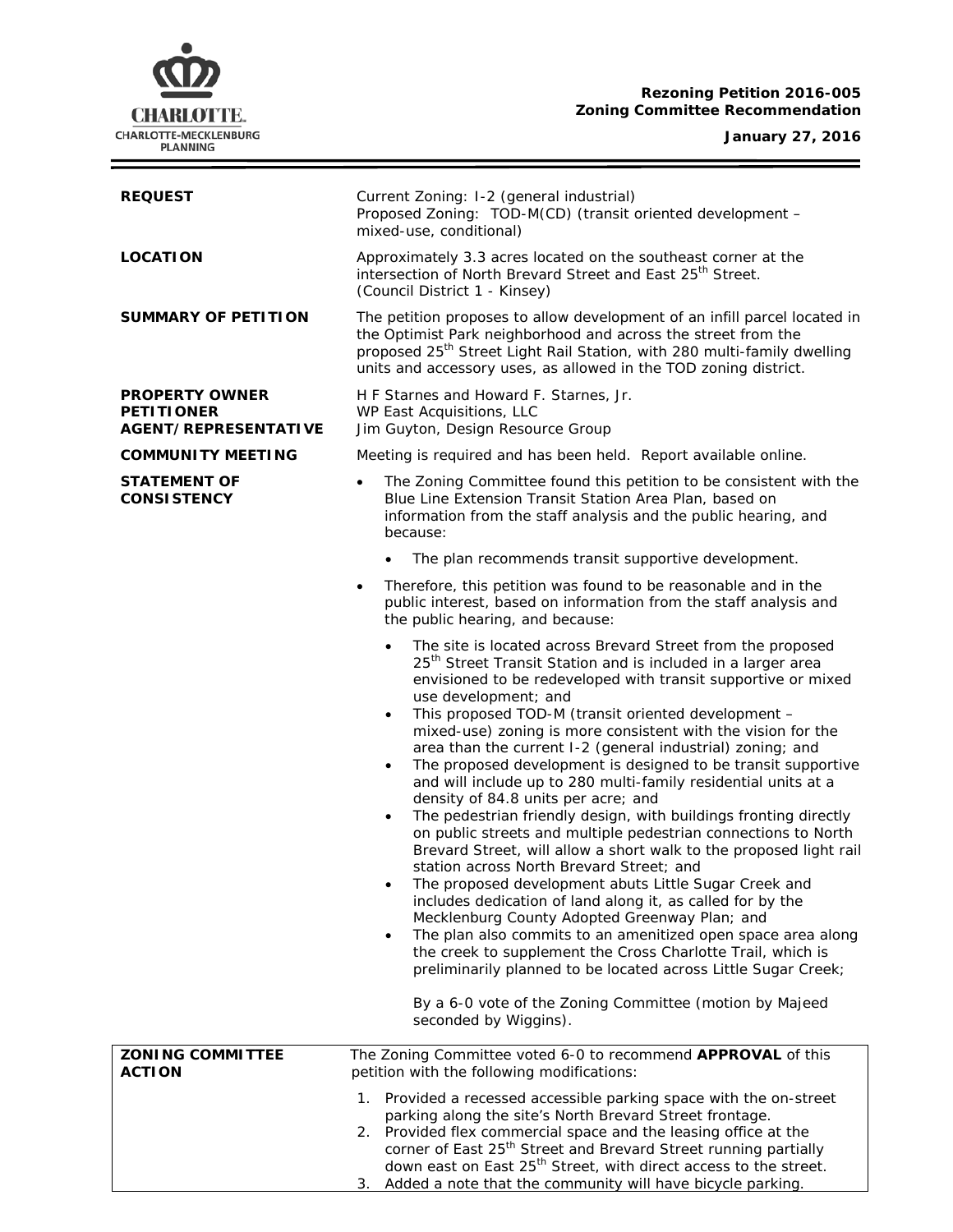|                                              | Labeled an existing alley that will be abandoned.<br>4.<br>5. Committed to donating \$25,000 to either Habitat for Humanity of<br>Charlotte or the Charlotte City Housing trust fund for affordable<br>housing. The funds will be contributed after a building permit is<br>issued for the community and prior of the issuance of the first<br>certificate of occupancy for the building constructed as depicted<br>on the site plan.<br>6. Added a note that the fitness center will not be seen from East<br>25 <sup>th</sup> Street, North Brevard Street or the greenway.<br>7. Added a performance area to the park on site.<br>8. Indicated the community will have a minimum of 30%<br>two-bedroom units and 7% three-bedroom units.<br>9. Indicated pedestrian scaled lighting will be provided on the<br>project connection to the Cross Charlotte Trail if the Cross<br>Charlotte Trail is developed adjacent to this site.<br>10. Committed that the petitioner will donate \$10,000 to Partners for<br>Parks for improvements to Cordelia Park. The funds will be<br>contributed to the Partners for Parks after a building permit is<br>issued for the community and prior to the issuance of the first<br>certificate of occupancy for the building constructed within the<br>site plan.<br>11. Committed to providing art work totaling at least \$10,000 to be<br>part of the community park in the general area as labeled on the<br>site plan. The proposed art work will be installed either (i) as<br>part of a partnership between the petitioner and the Art and<br>Science Council; or (ii) by the petitioner.<br>12. Committed to donating \$5,000 to a B-cycle station to be located<br>close to the East 25 <sup>th</sup> Street light rail station. The funds will be<br>contributed after a building permit is issued for the community<br>and prior to the issuance of the first certificate of occupancy for<br>the building constructed as depicted on the site plan.<br>13. Provided a 14.5-foot sidewalk along East 25 <sup>th</sup> Street with an<br>additional planting strip behind the curb and five-foot tree grates.<br>14. Added the following Note under Access and Transportation:<br>"Petitioner will coordinate with NECI team for the E. 25 <sup>th</sup> Street<br>improvements during development and review of the site plan."<br>This note is intended to serve as a place holder for more detailed<br>notes to be determined by staff that will be added prior to a<br>decision on the petition. |
|----------------------------------------------|-----------------------------------------------------------------------------------------------------------------------------------------------------------------------------------------------------------------------------------------------------------------------------------------------------------------------------------------------------------------------------------------------------------------------------------------------------------------------------------------------------------------------------------------------------------------------------------------------------------------------------------------------------------------------------------------------------------------------------------------------------------------------------------------------------------------------------------------------------------------------------------------------------------------------------------------------------------------------------------------------------------------------------------------------------------------------------------------------------------------------------------------------------------------------------------------------------------------------------------------------------------------------------------------------------------------------------------------------------------------------------------------------------------------------------------------------------------------------------------------------------------------------------------------------------------------------------------------------------------------------------------------------------------------------------------------------------------------------------------------------------------------------------------------------------------------------------------------------------------------------------------------------------------------------------------------------------------------------------------------------------------------------------------------------------------------------------------------------------------------------------------------------------------------------------------------------------------------------------------------------------------------------------------------------------------------------------------------------------------------------------------------------------------------------------------------------------------------------------------------------------------------------------------------------------|
| <b>VOTE</b>                                  | Motion/Second:<br>Majeed / Eschert<br>Yeas:<br>Dodson, Eschert, Labovitz, Majeed, Sullivan, and<br>Wiggins<br>None<br>Nays:<br>Absent:<br>Lathrop<br>Recused:<br>None                                                                                                                                                                                                                                                                                                                                                                                                                                                                                                                                                                                                                                                                                                                                                                                                                                                                                                                                                                                                                                                                                                                                                                                                                                                                                                                                                                                                                                                                                                                                                                                                                                                                                                                                                                                                                                                                                                                                                                                                                                                                                                                                                                                                                                                                                                                                                                               |
| <b>ZONING COMMITTEE</b><br><b>DISCUSSION</b> | Staff presented an overview of the petition. Staff noted that this<br>petition is consistent with the Blue Line Extension Transit Station Area<br>Plan. There was no further discussion.                                                                                                                                                                                                                                                                                                                                                                                                                                                                                                                                                                                                                                                                                                                                                                                                                                                                                                                                                                                                                                                                                                                                                                                                                                                                                                                                                                                                                                                                                                                                                                                                                                                                                                                                                                                                                                                                                                                                                                                                                                                                                                                                                                                                                                                                                                                                                            |
| <b>STAFF OPINION</b>                         | Staff agrees with the recommendation of the Zoning Committee.                                                                                                                                                                                                                                                                                                                                                                                                                                                                                                                                                                                                                                                                                                                                                                                                                                                                                                                                                                                                                                                                                                                                                                                                                                                                                                                                                                                                                                                                                                                                                                                                                                                                                                                                                                                                                                                                                                                                                                                                                                                                                                                                                                                                                                                                                                                                                                                                                                                                                       |

#### **FINAL STAFF ANALYSIS**

# **(Pre-Hearing Analysis online at [www.rezoning.org\)](http://www.rezoning.org/)**

# **PLANNING STAFF REVIEW**

#### • **Proposed Request Details**

The site plan accompanying this petition contains the following provisions:

- North Brevard Street, East 24th Street and East 25th Street. (Note: Due to the site's distance from existing single family zoning, the height of the building will be limited by the 120-foot maximum in the TOD-M (transit oriented development – mixed-use) zoning district.)
- Parking located onsite and on-street along North Brevard Street and East 25th Street.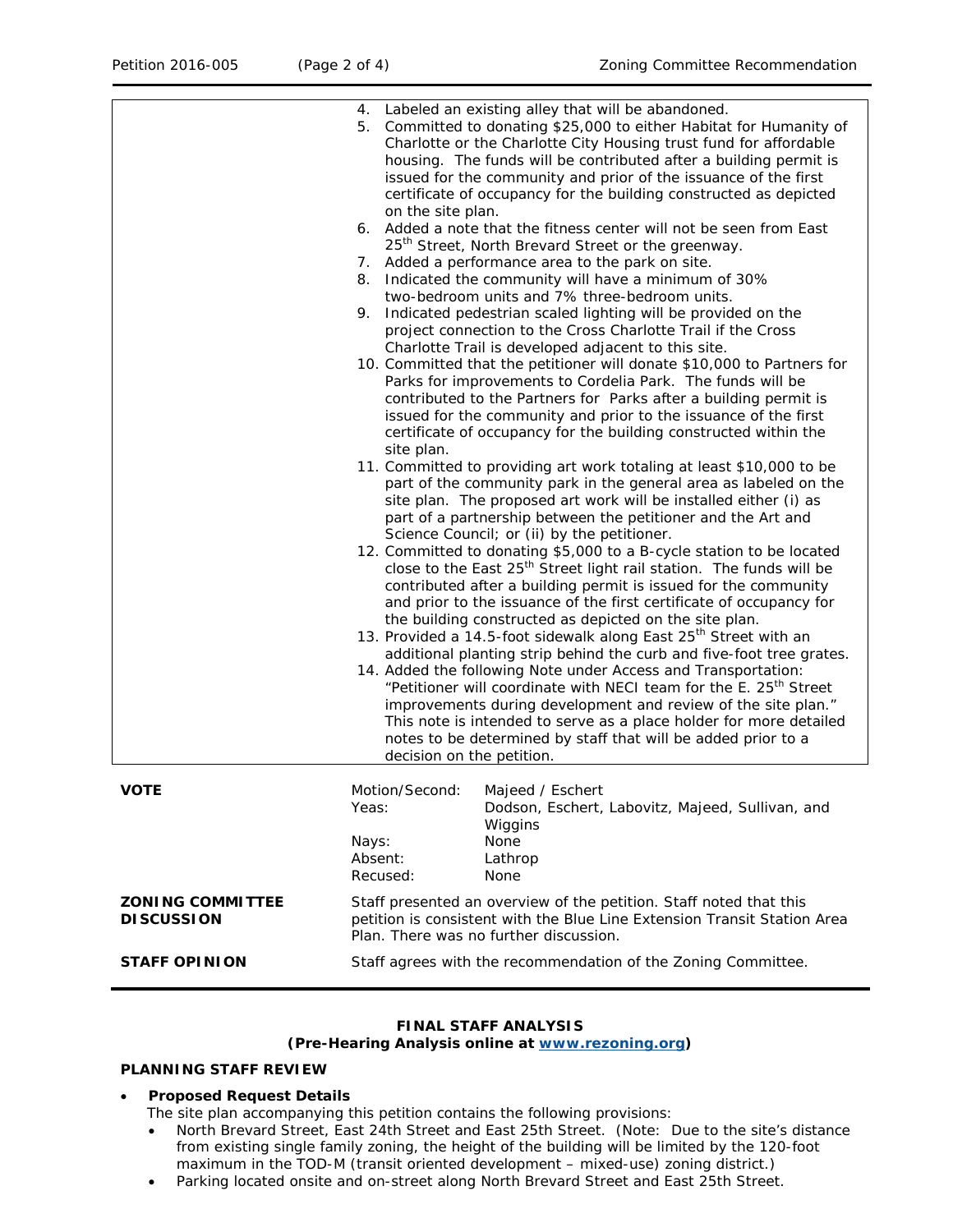- Access to the site via East 24th Street.
- Building materials consist of brick, stone, precast stone, precast concrete, synthetic stone, cementitious fiber board, stucco, EIFS, Trespa, decorative block and/or wood. Vinyl and aluminum may only be used on windows, soffits and handrails/railings.
- Building facades facing the Cross Charlotte Trail will not have a blank wall in excess of 20 feet vertically or horizontally on any floor.
- Building design facing the Cross Charlotte Trail will incorporate taller ground floor and façade articulation.
- Petitioner will dedicate and convey the SWIM buffer along Little Sugar Creek to Mecklenburg County Parks and Recreation prior to the issuance of a certificate of occupancy for the first unit, for future greenway use.
- A ground floor building connection to the proposed Cross Charlotte Trail will be provided with outdoor seating areas with benches, seatwalls, specialty paving and landscaping.
- Pedestrian scale lighting will be provided along the project connection to the Cross Charlotte Trail.
- A recessed accessible parking space will be provided with the on-street parking along the site's North Brevard Street frontage.
- Petitioner will provide flex commercial space and the leasing office at the corner of East 25<sup>th</sup> Street and Brevard Street running partially down east on East 25<sup>th</sup> Street, with direct access to the street.
- Existing alley will be abandoned.
- Petitioner will donate \$25,000 to either Habitat for Humanity of Charlotte or the Charlotte City Housing trust fund for affordable housing. The funds will be contributed after a building permit is issued for the community and prior of the issuance of the first certificate of occupancy for the building constructed as depicted on the site plan.
- The fitness center will not be seen from East 25<sup>th</sup> Street, North Brevard Street or the greenway.
- The park on site will include a performance area.
- The community will have a minimum of 30% two-bedroom units and 7% three-bedroom units.
- Pedestrian scaled lighting will be provided on the project connection to the Cross Charlotte Trail if the Cross Charlotte Trail is developed adjacent to this site.
- Petitioner will donate \$10,000 to Partners for Parks for improvements to Cordelia Park. The funds will be contributed to the Partners to Parks after a building permit is issued for the community and prior to the issuance of the first certificate of occupancy for the building constructed within the site plan.
- Art work totaling at least \$10,000 will be part of the community park in the general area as labeled on the site plan. The proposed art work will be installed either (i) as part of a partnership between the petitioner and the Art and Science Council; or (ii) by the petitioner.
- Petitioner will donate \$5,000 to a B-cycle station to be located close to the East 25<sup>th</sup> Street light rail station. The funds will be contributed after a building permit is issued for the community and prior to the issuance of the first certificate of occupancy for the building constructed as depicted on the site plan.
- A 14.5-foot sidewalk will be provided along East 25<sup>th</sup> Street with an additional planting strip behind the curb and five-foot tree grates.
- Petitioner will coordinate with NECI team for the East  $25<sup>th</sup>$  Street improvements during development and review of the site plan.

# • **Public Plans and Policies**

- The *Blue Line Extension Transit Station Area Plan* (2013) recommends transit oriented development for this site, as well as a mix of transit-supportive land uses (residential, office, retail, civic/institutional, and park/open space) within the larger transit station area. The plan recognizes that this mix of transit supportive uses will be realized through new development and redevelopment.
- The *Blue Line Extension Transit Station Area Plan* (2013) also recommends pedestrian connectivity improvements along 24<sup>th</sup> Street, and the extension of 25<sup>th</sup> Street to connect North Davidson Street to North Brevard Street near the 25<sup>th</sup> Street Transit Station. The Northeast Corridor Infrastructure Program (NECI) has identified the  $25<sup>th</sup>$  Street extension as a top priority and the project is currently in the design phase.
- Another capital investment, the Cross Charlotte Trail is planned to be located along Little Sugar Creek, and the preliminary alignment is across the creek from the subject site.
- The petition supports the *General Development Policies - Environment* by providing transit supportive development and by developing an infill site, thereby minimizing further environmental impacts while accommodating growth.

# • **TRANSPORTATION CONSIDERATIONS**

• CDOT supports intensification of development in close proximity to light rail transit. This site is